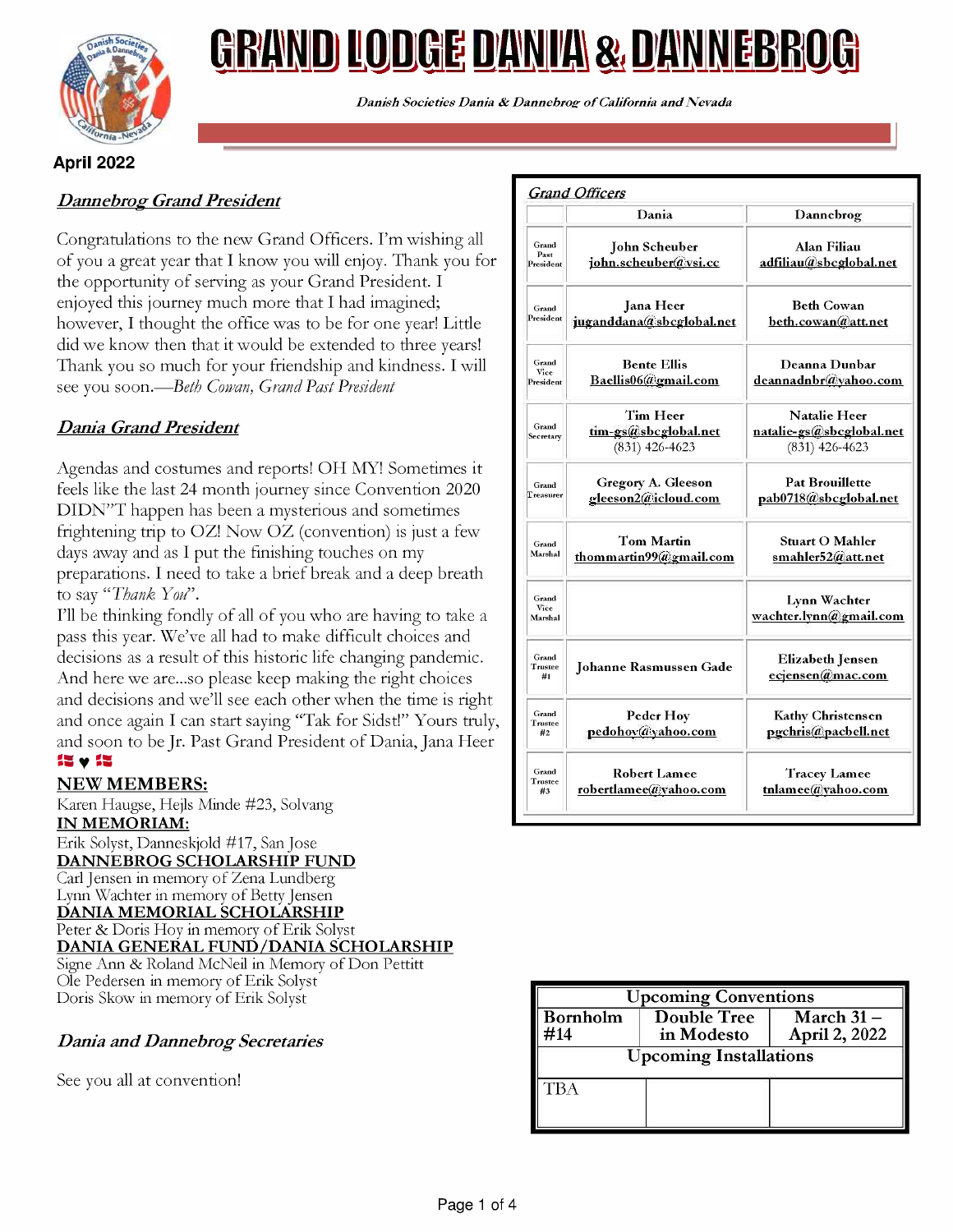### Danmark No. 2 & Tyra No. 3 Meeting:  $2<sup>nd</sup>$ . Wednesday every month 7:30 PM Odd Fellows Building; 26 Seventh Street, San Francisco CA 94103 Danmark #2 Secretary John A. Jensen, E -Mail: jajensend2@gmail.com Thyra #3 Secretary Johanne Gade

Once again, the entire San Francisco lodge wishes you Med venlig hilsen, John A. Jensen, Secretary, good health! And a successful Convention. jajensend2@gmail.com , 1-510-697-4658

## Thor No. 5 & Thora No. 11 Meeting: 1st Friday 11:30 AM. Denny's 1110 Shaw Ave (on the north side, just east of First Street) Fresno.<br>Secretary, Martha Nielsen nielsenmarta@gmail.com

Hope you are checking your newsletter as we will not be having a Lodge meeting in April. Our Danish Convention held in Modesto will be meeting March 31, 1 & 2 of April. This will be the first convention in 2 years. We are all looking forward to seeing everyone. Our own Deanna Dunbar will be installed as the Dannebrog Grand President. President Kay Jensen has been out of town so I've made some calls. Betty Green is doing better now that she's home from rehab after a month. She also had Covid while there. Carl Jensen is still in the wheel chair recovering from the fracture of the ankle, has two more weeks before he can put any weight on the foot. Christie Pettitt is still suffering with back/hip pain. She has been to several specialists and will have an epidural this week.

Hopefully that will help. There was a good attendance at the Danish/American Historical Frikadelle dinner, held in March in Easton at the church. Lucille Dennis is still busy compiling the genealogy of the Valley Danes. The museum has moved back to Selma. Visited with many of our Danes including Glenn Jensen and family, he tells me that he may show up at the lodge meeting sometime. We will be having our meeting on the first Friday in May, at 11:30 a.m. at Denny's as usual. Remember if you haven't paid your dues for 2022, send them to Christie Pettitt. Happy Easter!! Hope the Easter Bunny brings you lots of chocolate goodies. Martha Nielsen

## Freja No. 6 & Dana No. 15

## Meeting: 1st. Sunday every month at 1:00 P.M.; Salinas Masonic Center, 48 East San Joaquin Street, Salinas CA Secretary, Natalie Heer, timandnatalie@sbcglobal.net

Looking forward to welcoming back Delegates, and Grand Thank you for those who have paid their dues to Freja #6 Officers in the near future. Let us plan on May  $1^{st}$  Please and Dana #15. let me know if that works for you!!

## Dannevang No. 7 & Danebod No. 16<br>Meets 2<sup>nd</sup> Saturday at 6:00PM; the Farm Bureau Building, 638 Enos Way, Livermore. Dannevang #7 Secretary, Robert Lamee, <u>Robertlamee@yahoo.com</u> Danebod Secretary , Kathy Thomsen, danskfarm@yahoo.com

If you're anxiously awaiting spring here in California you've missed it, we are now suddenly in summer. But wait, we are only in March, well almost April, and almost time for convention. Something I think we are all looking forward to, seeing one another again. We will not be

meeting in April, our next meeting will be May 14th, with a cinco de Mayo theme, and we will also be celebrating a couple of birthdays, and one is an especially big birthday. More details to follow in the next newsletter. See you in Modesto, KRT

## No. 9 Thyra & Valborg No. 1<br>Meeting:  $2<sup>nd</sup>$ .Thursday every month 6:30 PM; On Zoom President, Susan Gauthier, s.gauthier@sbcglobal.net #9 Thyra/Valborg #1 Secretary, Beth Cowan, beth.cowan@att.net

We will hold a virtual meeting via Zoom at 6:30 PM, on Thursday, April 14, 2022. Valborg & Thyra members could win a drawing, if attending the virtual meeting...Don't miss out! If you would like to join the Hayward branches in the Zoom meeting, and a bit of after meeting socializing, please send an email to s.gauthier@sbcglobal.net. A Zoom Meeting invitation will be sent out, a few days prior to the meeting. Best Regards, Susan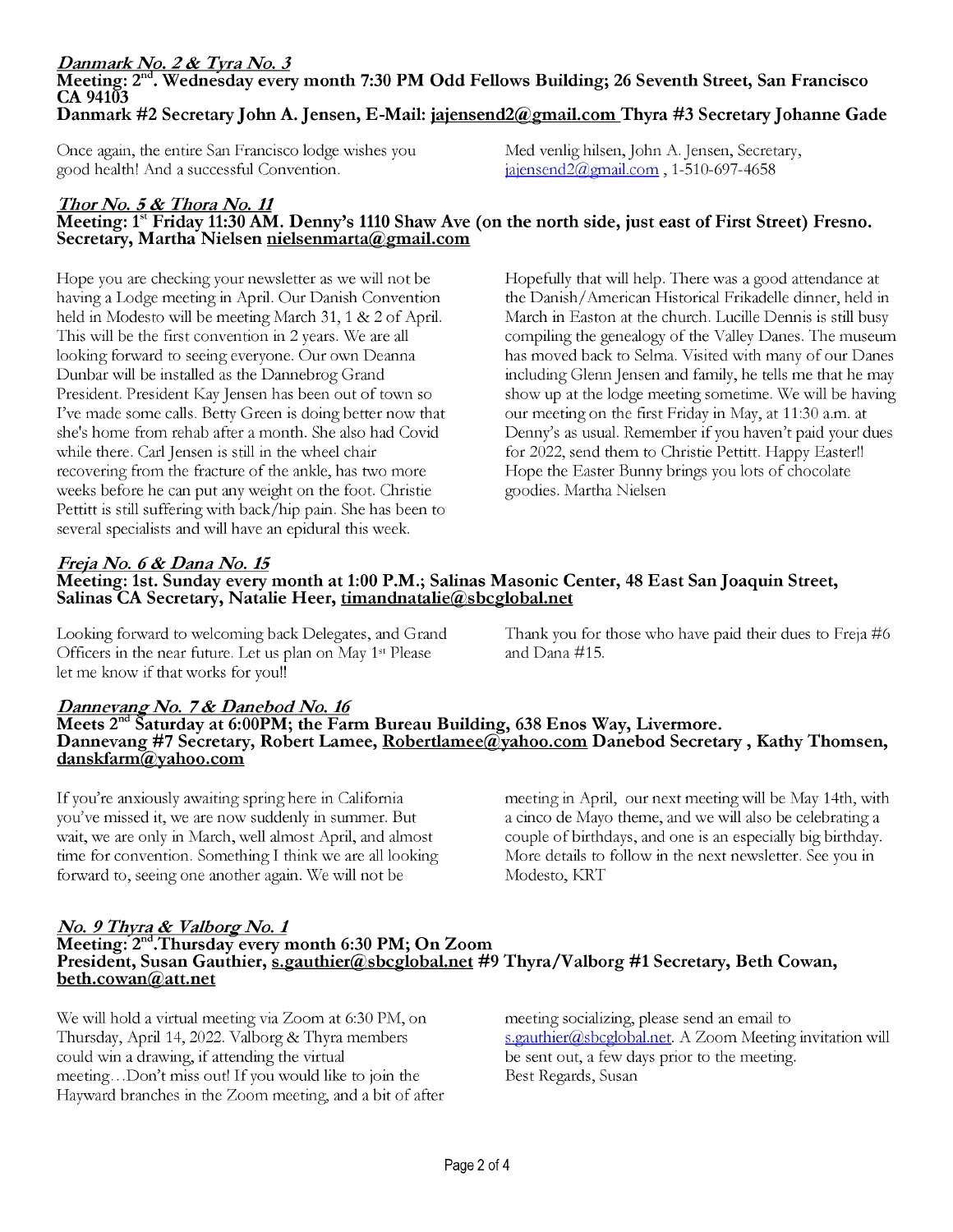### Sonderjylland No. 10 Meeting 2<sup>nd</sup> Saturday of April, June, August and October, 11:30 at Kastania Fælled, Petaluma. John Cruger-Hansen, Secretary, 8426 Bel View Court, El Cerrito, CA 94530-2557 Home: 510-232-6998 or cell: 510-375-5070, E -Mail: j.crugerhansen@comcast.net

Sonderjylland #10 had no meeting in March 2022. We will meet on Saturday April 9 at Kastania Falled in Petaluma at 11:15 for a get re -acquainted, (it's been so long since we were together last) get together with appetizers, and with a short business meeting at noon. We will have lunch afterwards consisting of Danish Open-faced Sandwiches, Smorrebrod. As we have in the past, hopefully everyone will pitch in with the preparation. As has become a tradition, president Debbie Cruger-Hansen will be serving the traditional Akvavit and John Cruger-Hansen will serve the Danish Æblekage for dessert. John and Debbie will provide all the ingredients for the Smørrebrød and Æblekage.

Please let John know if you are planning to attend and if you will bring guests please Email or call, thanks. At the business meeting we will have an election of officers and president for 2022, so be prepared to give your input.

Since the meeting is on April 9, which is the 82nd anniversary of the World War II occupation of Denmark in 1940, we will also have a short commemoration of that awful day for the Danes and Danish communities in the United States and throughout the world. If any of our members have any tales or stories about the German Occupation, we would love to hear them at the meeting. https://en.wikipedia.org/wiki/German invasion of Den mark (1940)

Send us your stories and pictures about how you and your family are managing. We would love to share your stories and pictures with the other club members. It's a way for all of us to stay in touch.

Please stay safe, stay healthy, and stay in contact with each other.

Respectfully, John Cruger-Hansen, Secretary/Treasurer

## Valhalla No. 11 & Ydun No. 10 Meeting: 1<sup>st</sup>. Saturday every month at 11:00 A.M., Danish Hall, Ferndale, CA 95536 Secretary, Christian Nielsen, ChristianNielsen@suddenlink.net

business meeting with a lunch at 12:30. The members of

April 2, Valhalla and Ydun lodge will meet at 11:00 for a Valhalla and Ydun wish Dania and Dannebrog a successful<br>business meeting with a lunch at 12:30. The members of convention in Medesto. Christian Nielsen

## Valdemar No 12 & Dannevirke No. 9 Meeting: 1st. Friday every month at 7 PM, Odd Fellows Hall; 1300 Stardust Street Reno, NV 89503. Secretary, Sena Marie Freeman P.O. Box 4575, Sparks NV 89432; Anette Christensen, anettechristensen@charter.net

The Reno Lodges met Friday March 4th at 7 P.M. A rainy start and a snowy drive home. 9 were in attendance. Everyone enjoyed their dinner basket. We had a short meeting, but it turned out a little longer during dessert and coffee. A Bundt cake brought by Sena -Marie. First on the agenda was planning some new things for the coming year. There will be no meeting in April, because the 1st Friday falls on convention weekend and most of us with be in Modesto. We are very excited that on May 6th, we will be going back to our potluck dinners. Sena- Marie will bring dessert. We are hoping to be granted permission for a later Installation of Officers this year. Normally we are the first Lodge to install new officers of the year. We have not had enough members to have election of our officers so we hope to have the election soon. Anette will be sending out emails to try and get more attendees. Please, members help us out. The Covid cases have really dropped in the Reno and Carson areas. Hope to see as many members as possible. We are also excited that June 24th will be our annual Sant Hans Fest at the River School. Everyone is invited. Come one, Come all. It is a lot of fun, bon fires, burning "witches", food and drinks. It really is a lot of fun. Bring sweaters or jackets, because it can get chilly along the river. We are really excited to get back to normal. The

May 6th meeting will be at the Odd Fellows Hall at 7 P.M. Glad to see Michael Pennington, he did well after his minor surgery. We missed Glenn Fritz - Sena -Marie got a little worried, because he normally calls me if he is coming or not. I called him Saturday and he was fine. He said he was sorry for not calling and did not want me to worry. You are forgiven. Ann -Katherine is out of lockdown at assisted living. Her bump on her head and black eye is healing and her arm is healing as well. Janet Pulsipher is doing pretty well in the rehab in Carson City according to her sister-in- law. Sena-Marie talked to Ruth Olsen's daughter and Ruth is doing well. Ina and Anette talked to Knud Sorensen and he is doing pretty well. Hope everyone else is doing well. We really miss you all. Hopefully we will see you soon. REMEMBER DUES ARE DUE; still have not heard from some members. Please send \$30 to Carl Christiansen 615 Beckwourth Drive Reno NV. 89506 for Valdemar and for Dannevirke send \$20 to Ina Segesman 1027 Tyler Way Sparks, NV. 89431. Our April Birthdays are Carl Christiansen, Glenn Christensen, Peter Jensen, Jesper Olsen, Sena -Marie Freeman, and Brandur Jensen. WE WISH A HAPPY BIRTHDAY TO ALL and Happy Easter everyone. I Can't wait to see everyone at the convention. Safe travels and Take Care Sena- Marie